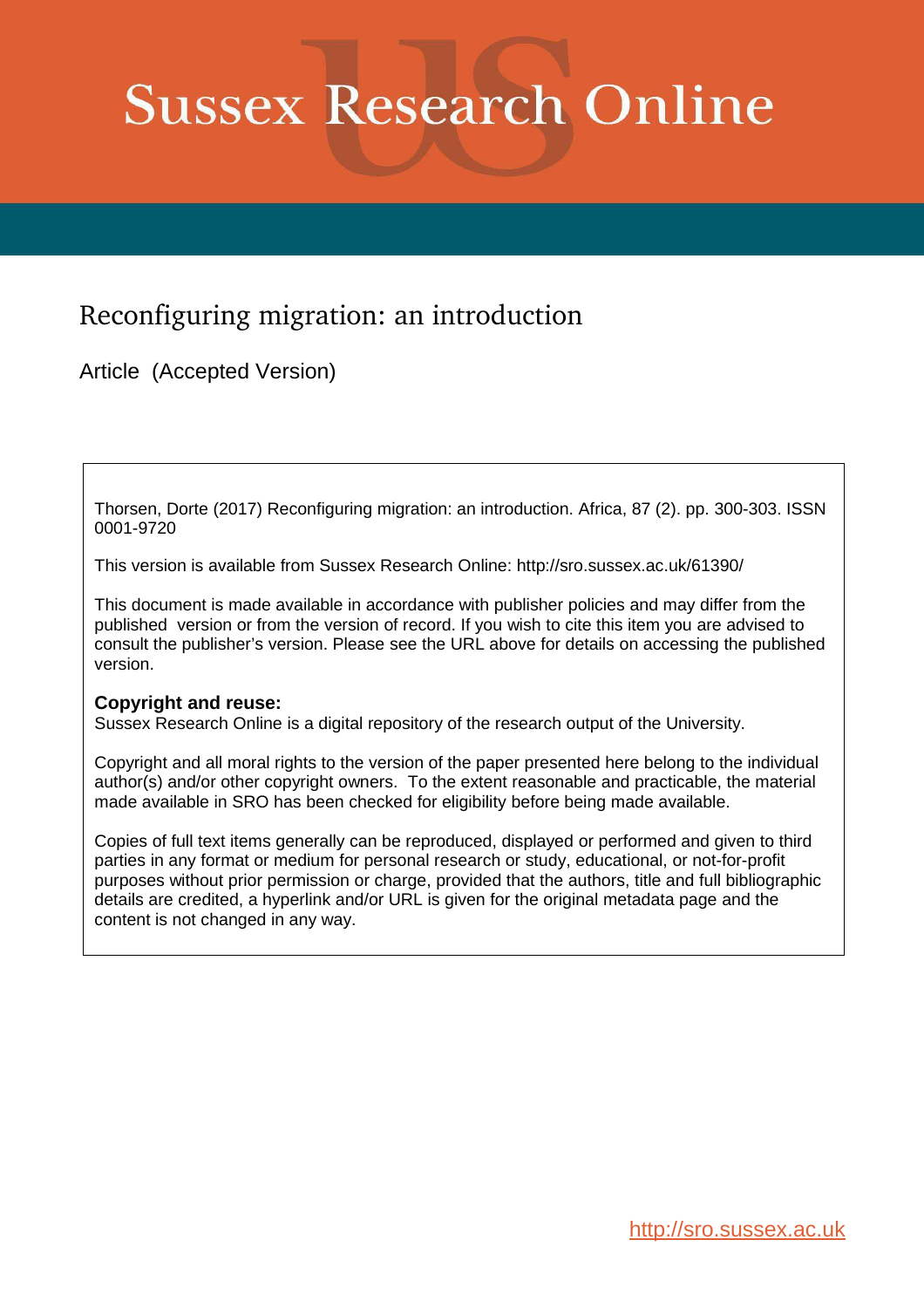<u>.</u>

#### RECONFIGURING MIGRATION: AN INTRODUCTION

### Dorte Thorsen\*

Mobility patterns in Africa are changing. They never were fixed but were embedded since centuries in the policy regimes regulating local, regional and global economies. However, at this moment the crossroads of global politics of securitization and African everyday politics governed by inequality, disenchantment, survival and aspiration have accelerated changes. This themed section is concerned with the social effects of these changes as Africans struggle to attain their goals whether they are migrants or not.

Contemporary figures of success not only mesh with the desire for elsewhere but also with deferral and obstacles requiring creativity and resources and with the experience of disappointment. An analysis of the emotive and moral dimensions of migratory pathways is therefore paramount. It is clear from the transformations in African mobilities that both migratory practices and regimes of mobility are awash with feelings ranging from fear to moral commitment. Among migrants the fear of being symbolically stuck and hindered in using physical mobility as a springboard for upward social mobility is preponderant [\(Hage and](#page-3-0)  [Papadopoulos 2004: 112\)](#page-3-0), as is the sense of moral commitment to ensure a better future whether this is inscribed in a narrow set of intergenerational relationships or in the broader social dynamics of patron-client relations in contemporary Africa [\(Cole 2011\)](https://mail.google.com/mail/u/0/#_ENREF_1). In countries where migrants live for shorter or longer periods of time the whole spectrum of attitudes towards them, whether antagonistic or not, has come to rest on the division of migrants into categories of legitimate residents and irregular migrants. In some segments of the local population fear and animosity govern this division, in others it is driven by humanitarianism and a sense of moral commitment to people in need [\(Watters 2007;](#page-4-0) [Willen 2014\)](#page-4-1). The diverging feelings compel us to look at moral economies at different scales, broadly understood as 'the economy of moral values and norms of a given group in a given time' [\(Fassin 2008: 365\)](#page-3-1), and the ways in which they intersect. They underscore the plurality of moral economies at each level, reflecting the vernacular discursive frames surrounding local debates and practices

<sup>\*</sup> Migrating out of Poverty Research Programme Consortium, School of Global Studies, University of Sussex and LPED, UMR151, Aix Marseille Université - IRD, [d.thorsen@sussex.ac.uk](mailto:d.thorsen@sussex.ac.uk)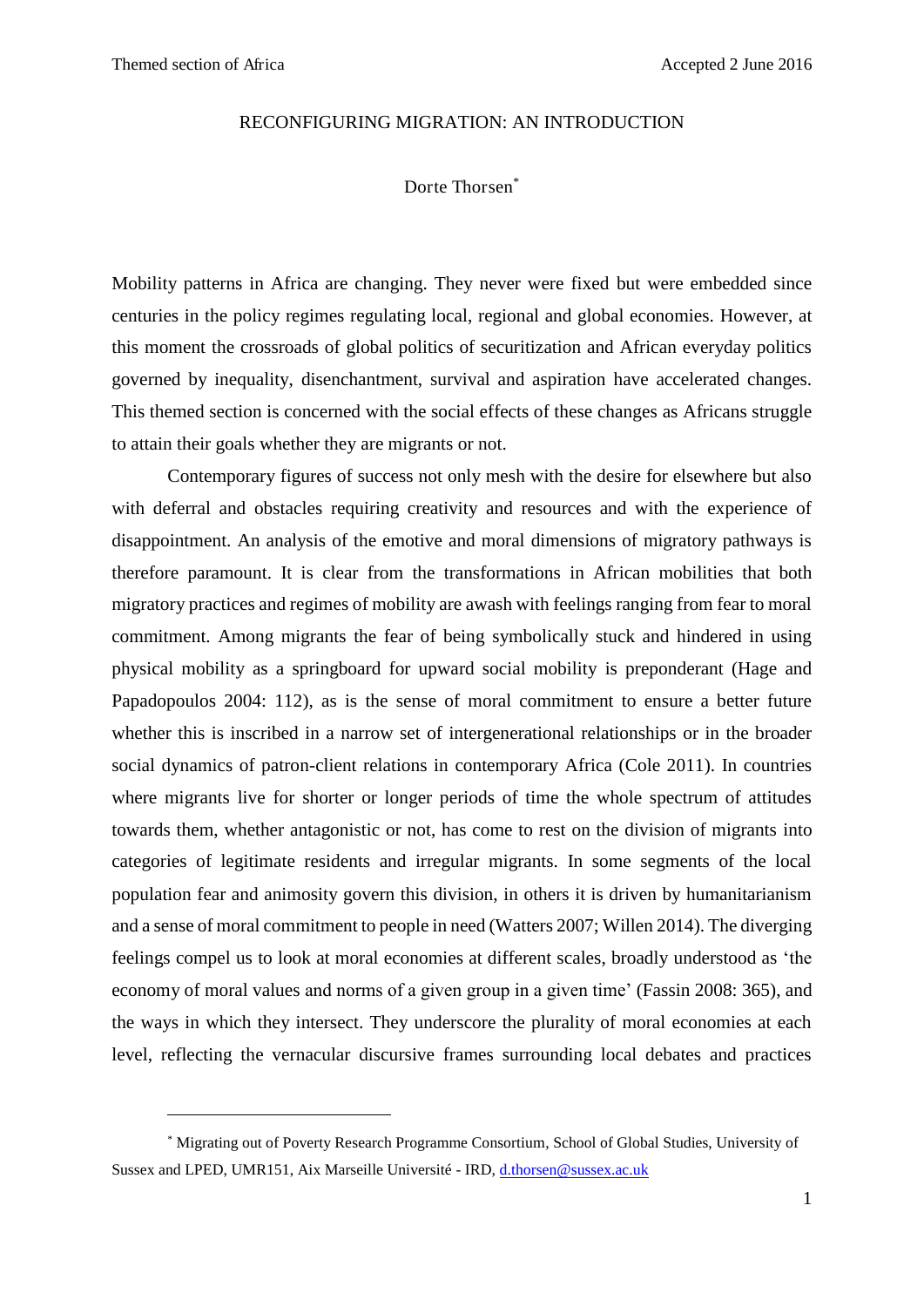[\(Willen 2014: 2-3\)](https://mail.google.com/mail/u/0/#_ENREF_4). It us thus important to unpack the theoretical underpinnings of moral economies in the intersection of global and national scales, and at the micro scale of family relations.

The intersection of several regimes of mobility accentuates the discursive frames at the macro level and demonstrates how political and humanitarian concerns gradually are obscured. Didier Fassin has pointed out that the contemporary regime of mobility in Europe involves a restructuring of humanitarian principles towards conferring legitimacy to the suffering body while rejecting to safeguard the threatened body [\(Fassin 2005: 371\)](#page-3-2). Although his argument refers to asylum seekers and the fact that their ability to obtain protection increasingly is guided by a display of sympathy rather than by the moral obligation to protect human rights, it is of relevance for all migrants. Indeed, sympathy comes in measured quantities and is ever more medicalized. Intangible ways of suffering, such as experiencing aggravated poverty, lack of security and protection, and lack of opportunity during and after conflict - or even without conflict - do rarely bring about sympathy but rather a belief that many asylum seekers are economic migrants trying to cheat their way into Europe [\(Watters 2007: 413\)](#page-4-0). As a result, it has become more difficult for asylum seekers to be recognized as deserving protection. Migrants, who are perceived to be 'economic' migrants, are increasingly considered as criminals and therefore as undeserving subjects.

This distinction between deserving and undeserving subjects is an interesting one and it merits scrutiny in a moral economy perspective. A first step is to revisit E. P. Thompson's analysis of the poor during the spontaneous riots over food prices in 18<sup>th</sup>-century Britain. Thompson concluded that because of a shared set of societal values sketching out what was considered legitimate and illegitimate behaviour, the poor were able to influence the pricesetting of food through the occasional riot for a long time. Thus they were able to safeguard access to affordable food as long as their actions against food sellers who transgressed the norms for fair trade were seen as legitimate [\(Fassin 2009;](#page-3-3) [Thompson 1971;](#page-4-2) [Watters 2007\)](#page-4-0). Employing a moral economy perspective on contemporary mobility regimes enables an analysis of how the distinction between legitimate and illegitimate migrant behaviour operates. On the one hand, it works as border control to prevent people from entering the country legally and, on the other hand, it opens a possibility of regularization for irregular migrants who behave in legitimate ways within the local society, even if the process of formal regularization is nonlinear and increasingly complex [\(Chauvin and Garcés-Mascareñas 2012\)](#page-3-4).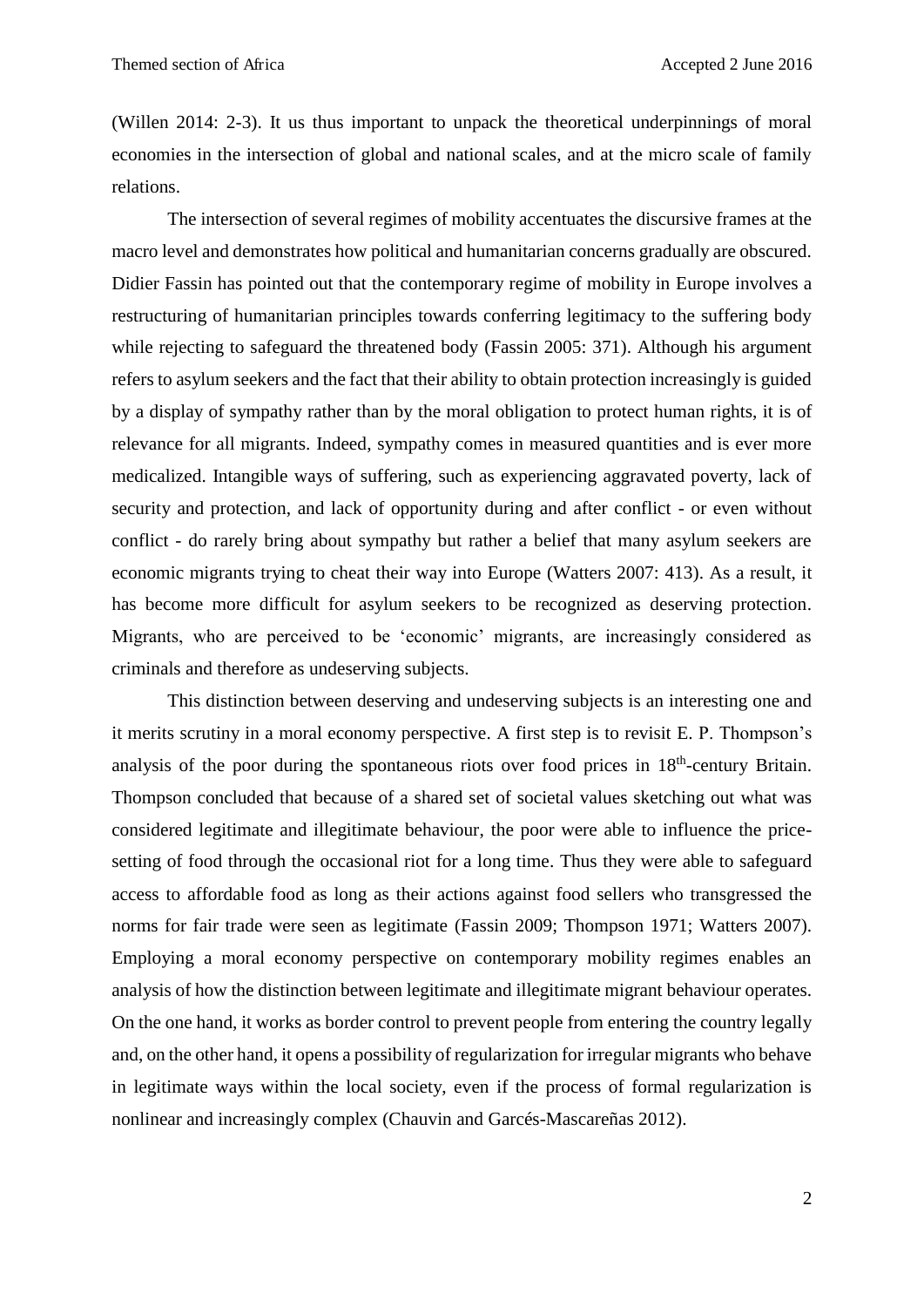In addition to the normative dimension of what people should or should not do, an analysis must examine what is deemed tolerable and what is not. This evaluative dimension transpired in James C. Scott's [\(1976\)](#page-3-5) analysis of peasant uprisings in Southeast Asia. He contended that even though the potential for rebellion rose in times of sudden change affecting the livelihoods of many people, the possible risks and the ability to cope weighed heavily on peasants' predisposition to rebel. So where Thompson's notion of the moral economy stressed the effect on the polity of the threat of rebellion, Scott's notion stressed the effect on peasants of the threat of repression and of the existence of adaptive strategies deflecting negative change [\(Fassin 2009;](#page-3-3) [Scott 1976: 193-95\)](#page-3-5). In a moral economy perspective on mobility in migration, this translates to the analysis of the social effects on migrants of restrictive mobility regimes. The three papers explore the risks migrants experience when they do not practice their mobility in accordance with these regimes and attempt to concretely set off on journeys that bring them in various situations of irregularity and, ultimately, expose them to the risk of social and corporeal death. The papers also explore the adaptive strategies migrants' employ to stave off the effect of being physically or symbolically stuck along the route or after involuntary repatriation.

<span id="page-3-7"></span><span id="page-3-6"></span><span id="page-3-5"></span><span id="page-3-4"></span><span id="page-3-3"></span><span id="page-3-2"></span><span id="page-3-1"></span><span id="page-3-0"></span>At the micro level, a moral economy perspective throws light on the discursive frames of migration and how they revolve around local ideas about other places, the figure of the successful migrant, and the expectations non-migrants have of absent family members. These frames, however, are not merely discursive but reflect and shape the way in which resources are entangled with bundles of privileges and responsibilities. Within families these bundles connect different kinds of tangible and symbolic resources and they are embedded in a shared set of norms sketching out the obligations, responsibilities and privileges of women and men, young and old [\(Guyer 1988;](#page-3-6) [Whitehead 1984\)](#page-4-3). Even if such norms change at a slow pace unless subject to rapid and profound economic and social transformations, they are by no means static or all-prescriptive. Family members negotiate their interpretations of obligations, responsibilities, rewards and punishment, and social positions in numerous arenas. Of course, these relationships are highly emotive and, what is often forgotten, they are rooted in a temporality that both involves the acknowledgement of past favours and the hope for future opportunities. Individuals' actions are thus determined by their interpretation of the responsibilities and privileges associated with their social position, their ability and inclination to meet others' expectations of them and, not least, whether they perceive chastisement or accolades related to their actions legitimate and just [\(Whitehead 1998: 22-25\)](#page-4-4). Families are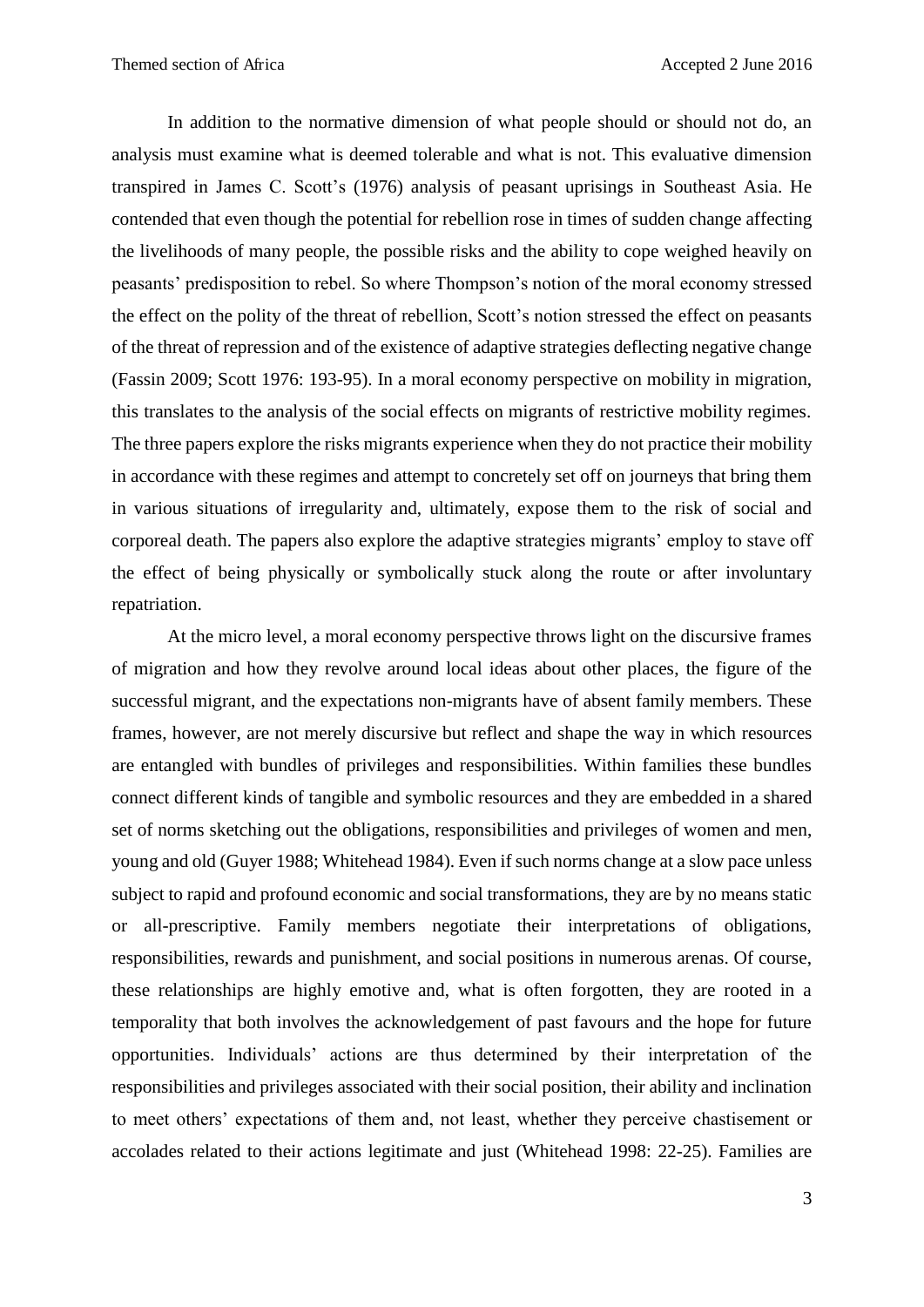<span id="page-4-2"></span><span id="page-4-0"></span>thus sites of joint and separate interests and while competing interests may cause conflict, they do not necessarily do so [\(Whitehead and Kabeer 2001\)](#page-4-5). In a moral economy of migration perspective, distance impacts family relations as do unfulfilled expectations.

<span id="page-4-5"></span><span id="page-4-4"></span><span id="page-4-3"></span><span id="page-4-1"></span>The themes addressed in the three papers are situated in the intermediate layer between individual narratives about motivations, hope and disappointment and macro-level migration management. To encapsulate the intangible and rather elastic dimensions of social relationships, let alone of intimate and affective relationships unfolding over time and across space, the authors have chosen to ground their papers in extended migrant stories. The voices of informants are thus posited as a critical means of representation and analysis [\(Abu-Lughod](#page-3-7)  [1993\)](#page-3-7) through which both personal and wider political and social situations are examined. Maybritt Jill Alpes describes the moral economy surrounding migration brokerage, Dorte Thorsen the intertwining of waiting, hope and morality in precarious border zones, and Nauja Kleist how involuntary return impact moral and economic relations within families. By bringing the papers together we wish to give substance to this intermediate layer between narratives and mobility regimes. We thereby demonstrate that migratory decisions are embedded in a complex dynamic of social identities, moralities, affection and material desires, which at different levels are linked to money and the idea of what money can do materially, socially and symbolically.

#### BIBLIOGRAPHY

- Abu-Lughod, L. (1993) Writing women's worlds. Bedouin stories. Berkeley, Ca: University of California Press.
- Chauvin, S. and B. Garcés-Mascareñas (2012) 'Beyond Informal Citizenship: The New Moral Economy of Migrant Illegality1', International Political Sociology 6(3): 241-259.
- Fassin, D. (2005) 'Compassion and repression: The moral economy of immigration policies in France', Cultural Anthropology 20(3): 362-387.
- Fassin, D. (2008) 'Compassion and Repression: The Moral Economy of Immigration Policies in France', Cultural Anthropology 20(3): 362-387.
- Fassin, D. (2009) 'Les économies morales revisitées', Annales HSS(6): 1237-1266.
- Guyer, J. (1988) 'Dynamic approaches to domestic budgeting: Cases and methods from Africa' in D. Dwyer and J. Bruce, editors), A home divided Women and income in the third world. Stanford: Stanford University Press.
- Hage, G. and D. Papadopoulos (2004) 'Ghassan Hage in conversation with Dimitris Papadopoulos: Migration, hope and the making of subjectivity in transnational capitalism', International Journal for Critical Psychology 12: 95-117.
- Scott, J. C. (1976) The Moral Economy of the Peasant: Rebellion and Subsistence in Southeast Asia. New Haven, CT: Yale University Press.